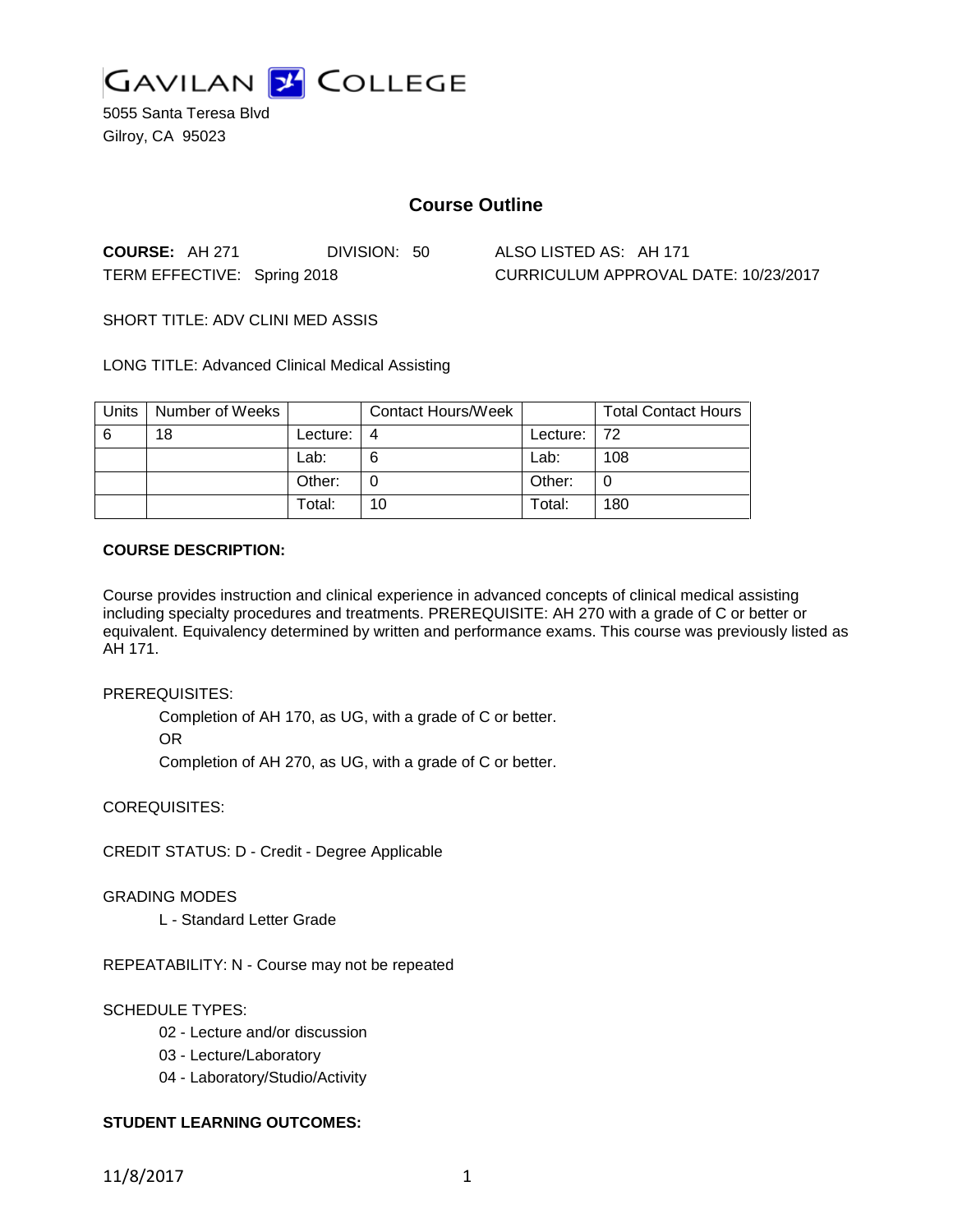1. Student will communicate clearly, verbally and in writing, using appropriate grammar, vocabulary and word usage with patients, peers, facility staff and instructors representing diverse people and viewpoints.

Measure of assessment: Written coursework, Clinical evaluations, Essay questions on quizzes, exams, Interactive classroom assignments using computer software.

Year assessed, or planned year of assessment: 2016

2. Student will demonstrate appropriate active listening skills using techniques of therapeutic communication to verify that communication has been accurately interpreted. Students will use language interpreters at appropriate times in the clinical settings.

Measure of assessment: Classroom presentations, Role play with instructor evaluation, Clinical evaluation.

Year assessed, or planned year of assessment: 2016

3. Student will critically analyze data from textbooks, patient charts including electronic charts, dictionaries, reference books, and the internet. Apply theoretical concepts and facts to real life situations, computer simulated patient situations, and exams.

Measure of assessment: Written coursework, Clinical evaluations, Exams

Year assessed, or planned year of assessment: 2016

4. Student will prioritize and organize Medical Assistant duties to assist the Health Care Provider, Physician's Assistant, and Nurse Practitioner with patient treatments and administrative duties.

Measure of assessment: Clinical evaluations, Case studies using actual patients

Year assessed, or planned year of assessment: 2016

5. Student will use safe, effective interventions which reflect the standard of Medical Assisting. This will be exhibited by the student's ability to use psychomotor and psychosocial interventions and prevent, minimize, or resolve problems while assisting the Health Care Provider, Nurse Practitioner, or Physician's Assistant with examinations and treatments.

Measure of assessment: Clinical evaluations mid and end of semester, Written and/or active care plans each week

Year assessed, or planned year of assessment: 2016

6. Student will use principles of college-level mathematical concepts to correctly convert a height, weight, volume, and length theory from English to metric.

Measure of assessment: Clinical evaluations, Clinical exams (required to pass the course)

Year assessed, or planned year of assessment: 2016

7. Student will reflect creative and critical thinking skills. Creative and critical thinking is characterized by openness of inquiry, ability to ask pertinent questions, production of new ideas, flexible problem solving, examination of underlying assumptions, and an ability to present diverse perspectives.

Measure of assessment: Written coursework, Classroom presentations, Exams

Year assessed, or planned year of assessment: 2016

8. Student will interact effectively with people of all ages, many cultures and ethnicities demonstrating awareness of the students' own values and opinions, as well as awareness and respect to the opinions and values of others.

Measure of assessment: Clinical evaluations, Classroom participation in discussions regarding ethical dilemmas of patient care issues, Classroom participation in discussions with peers and instructor.

#### **CONTENT, STUDENT PERFORMANCE OBJECTIVES, OUT-OF-CLASS ASSIGNMENTS**

Curriculum Approval Date: 10/23/2017

Please see course content in the Master Course Outline located

in the Curriculum Specialist's office.

ASSIGNMENTS:

Each week the student will read the appropriate chapters

of the text and complete assigned

#### **METHODS OF INSTRUCTION:**

Lecture, discussion, demonstration/return demonstration, supervised clinical practice, quizzes, exams, clinical performance exam.

11/8/2017 2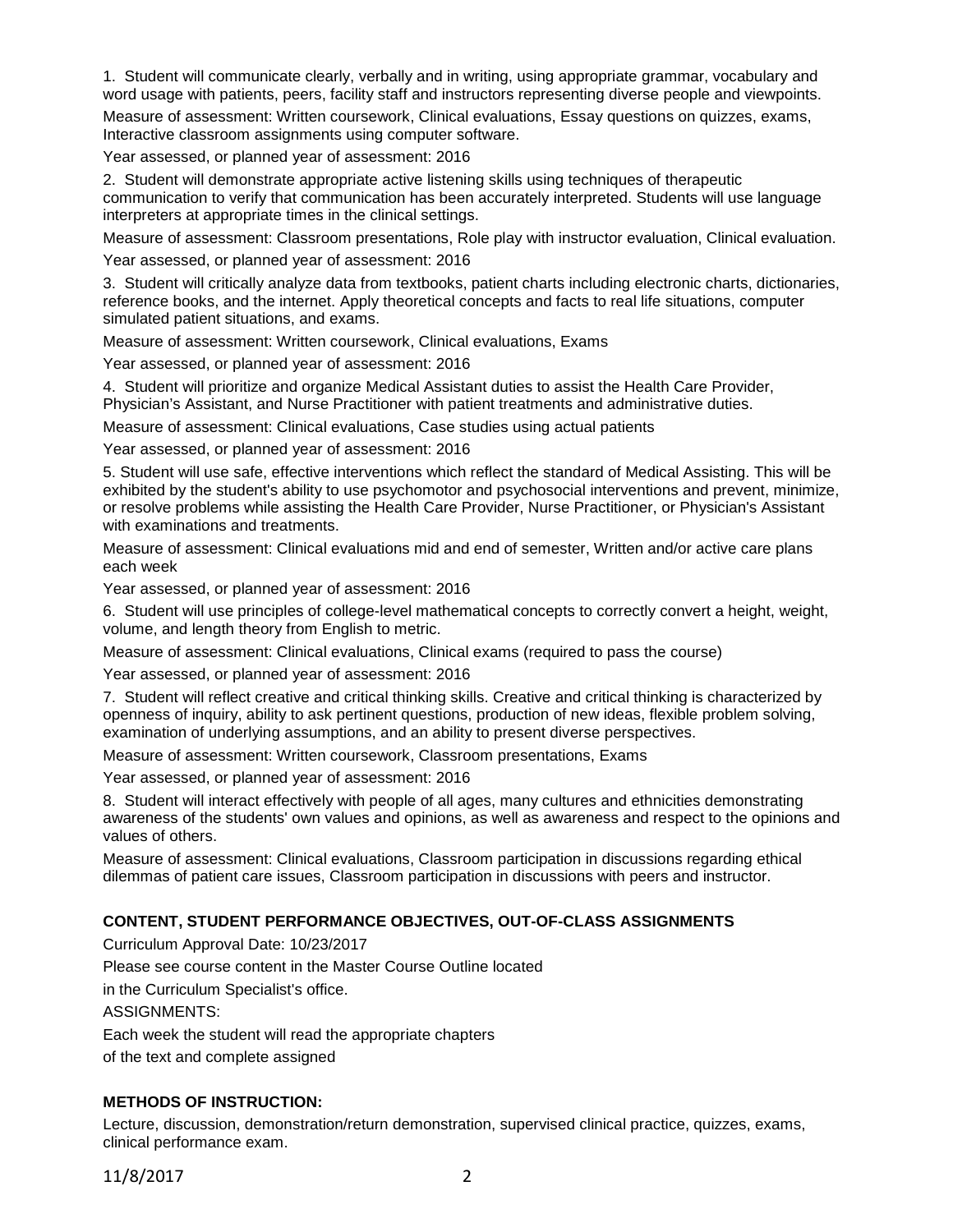# **OUT OF CLASS ASSIGNMENTS:**

Required Outside Hours: 152

Assignment Description: Students will be required to complete homework assigned by the instructor. Additionally, these students will be completing internships in clinics and medical offices.

#### **METHODS OF EVALUATION:**

Writing assignments

Percent of total grade: 15.00 %

Writing assignments: 15% - 85% Written homework Reading reports Lab reports Essay exams Term papers Other: Classroom presentations, internet assignments

Problem-solving assignments

Percent of total grade: 5.00 %

Problem-solving demonstrations: 5% - 10% Homework problems Quizzes Exams Other: Minimum 85% competency level pass/fail only

Skill demonstrations

Percent of total grade: 20.00 %

Skill demonstrations: 20% - 80% Class performance exams Other: Case studies, computer programs

Objective examinations

Percent of total grade: 30.00 %

Objective examinations: 30% - 90% Multiple choice True/false Matching items Completion Other: Calculations. Clinical evaluation is pass/fail.

## **REPRESENTATIVE TEXTBOOKS:**

Required Representative Textbooks Sorrentino, Sheila A.&Remmert, Leighann N.. Kathy Bonewit-West. Clinical Procedures for Medical Assistants C22. St. Louis, Missouri: Saunders,

ISBN: ISBN: 978-1-4557-4834-1

Reading Level of Text, Grade: Reading level of text, Grade: 13 Verified by: Verified by:D. Amaro

#### **ARTICULATION and CERTIFICATE INFORMATION**

Associate Degree: CSU GE: IGETC: CSU TRANSFER: Not Transferable UC TRANSFER: Not Transferable

SUPPLEMENTAL DATA: Basic Skills: N Classification: Y Noncredit Category: Y Cooperative Education: Program Status: 1 Program Applicable Special Class Status: N CAN: CAN Sequence: CSU Crosswalk Course Department:

11/8/2017 3